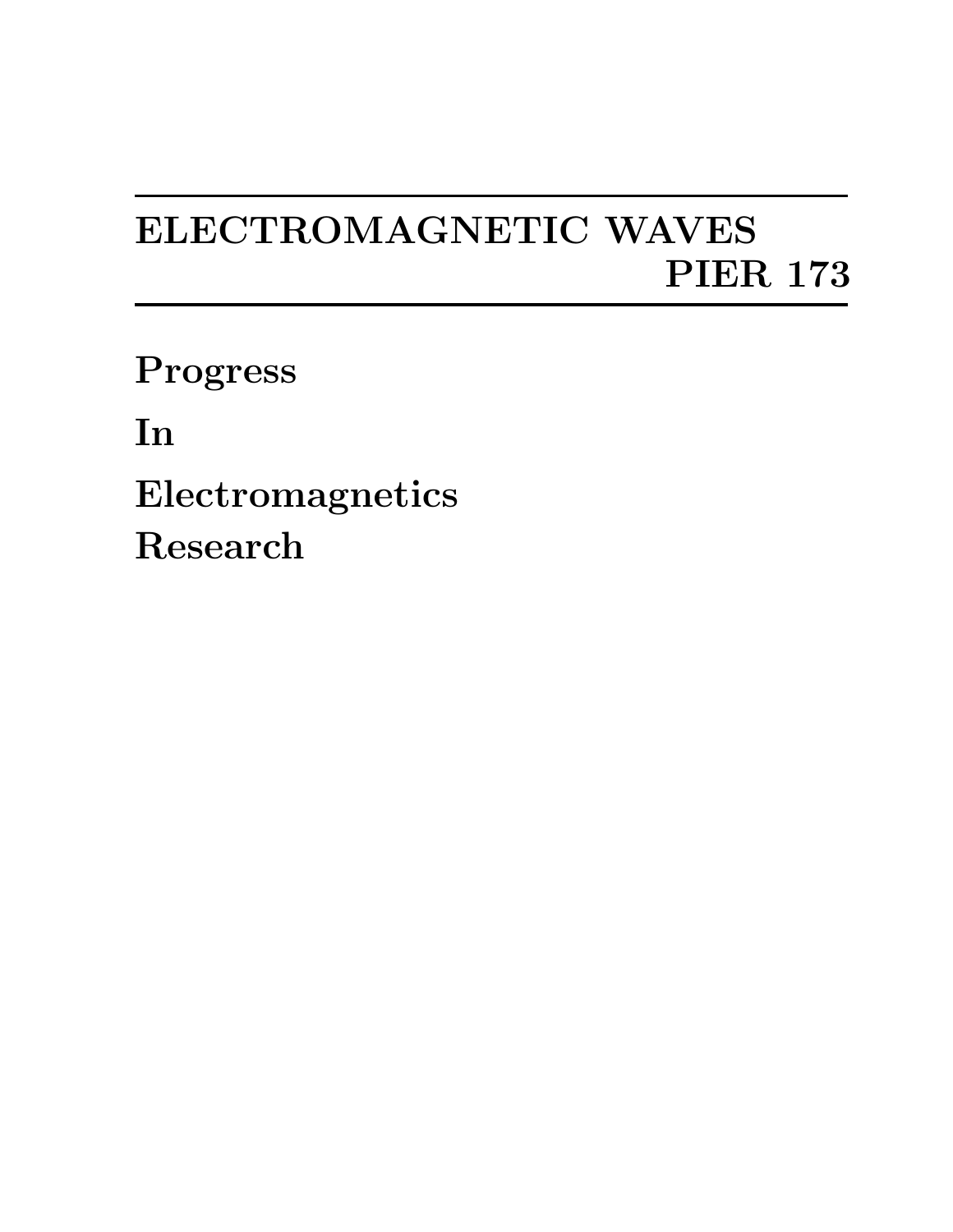*⃝*c 2022 EMW Publishing. All rights reserved.

No part of this publication may be reproduced. Request for permission should be addressed to the Publisher.

All inquiries regarding copyrighted material from this publication, manuscript submission instructions, and subscription orders and price information should be directed to: EMW Publishing, P. O. Box 425517, Kendall Square, Cambridge, Massachusetts 02142, USA.

ISSN 1070-4698 E-ISSN 1559-8985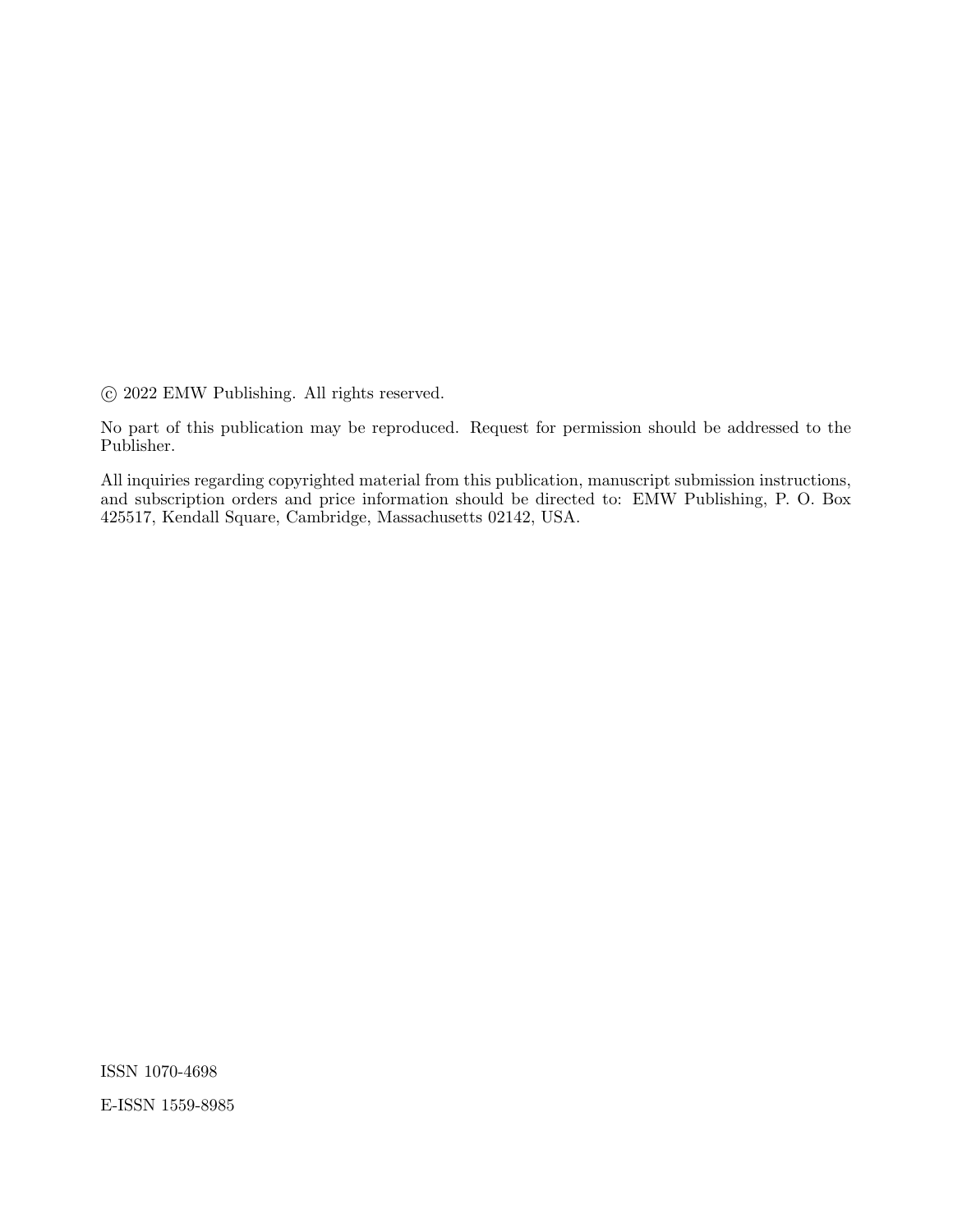## **ELECTROMAGNETIC WAVES PIER 173**

**Progress In Electromagnetics Research**

**Chief Editors: Weng Cho Chew and Sailing He**

EMW Publishing Cambridge, Massachusetts, USA